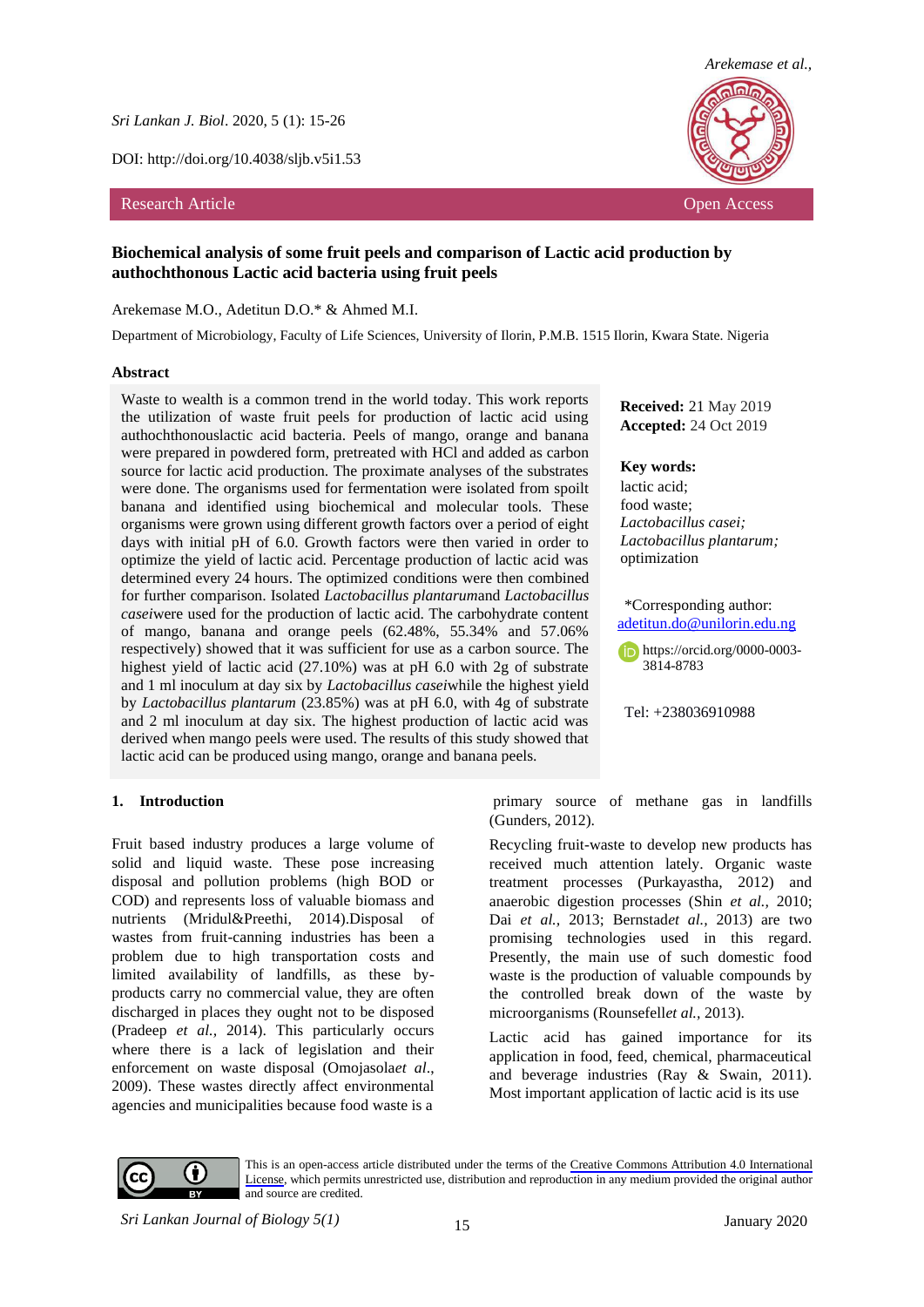for the manufacture of biodegradable and biocompatible polylactate polymers (Khalaf, 2001). Microbial sources including many bacteria such as

*Carnobacterium, Enterococcus, Lactobacillus, Lactococcus, Leuconostoc, Streptococcus, Clostridium* and *Weissella*have been reported to produce lactic acid (Bogaert&Coscach, 2000).

Due to the importance of this organic acid, there are ongoing research efforts related to its production (Hofvendahl& Hahn- Hägerdal, 2000). Variations in temperature, pH and nitrogen sources affect lactic acid production (Pavezzi*et al*., 2008; Jörissen*et al.,* 2015).

The aim of this study was to evaluate the effect of physical, chemical and nutritional parameters on the production of lactic acid with the aid of two lactic acid bacteria.

## **2. Materials and Methods**

Banana, orange and mango fruits were procured from a local market near Ilorin. The fruits were authenticated at the herbarium unit of the Department of Plant Biology, University of Ilorin, with voucher specimen numbers UILH/001/996, UILH/002/1080 and UILH/003/1249 respectively. These fruits were washed with clean water to remove dirt and then peeled. The peels were air dried at 50  $\mathrm{°C}$  in an oven to a constant weight. The peels were pounded with mortar and pestle and blended to derive fine particle sizes. The powdered product was stored in a cool, dry place to avoid uptake of moisture and then used as fermentation feedstock according to the protocol of Nandini *et al.* (2014).

# **Determination of Ash Content and crude protein**

Two gram each of each sample was weighed into small dry crucibles of known weight. Each sample was charred in the crucible on low flame. The charred materials were ashed in a furnace at red heat for 3 hours. Thereafter, each material was cooled, weighed and kept in a desiccator (Cullison, 1982; AOAC, 2000). The nitrogen concentration of the by-product sample was determined by employing the micro-Kjeldahl method. (AOAC, 2000).

## **Determination of Crude Fibre**

A known quantity (3.5g) of the defatted sample used for the lipid assay was transferred into a 500 ml conical flask  $(W_1)$ , 200 ml of boiling  $H_2SO_4$ (1.25%) was added, boiled within one minute and then allowed to boil gently for 30 minutes (Ibitoye,

2005). It was then filtered through filter paper using a Büchner funnel and rinsed well with hot distilled water. The residue obtained after filtration was dispensed into the flask with the aid of a spatula. To the same conical flask, 1.25% NaOH (200 ml) was added and boiled for 45 minutes and filtered. This procedure was repeated again, followed by addition of 200 ml of 10% HCl. After filtration, the resulting filtrate was diluted with 200 ml of water and filtered. This was repeated twice, allowed to dry and it was weighed. The % crude fibre content was calculated as follows:

$$
Percentage crude fibre = W2 - \frac{W3}{W1} * \frac{100}{1}
$$

## **Determination of Fat, Moisture and Dry Matter Content**

This was determined using the Soxhlet method of extraction according to standard protocols (AOAC, 2000). The moisture content was determined by the loss in weight that occurred when the samples were dried to a constant weight in a regulated oven (Gallenkamp) according to the method used by Cullison (1982) and AOAC (2000).

# **Carbohydrate content (Nitrogen Free Extract)**

The Nitrogen Free Extract (N.F.E.) referred to as soluble carbohydrate was obtained as a fraction part (in percentage) of the sample after subtracting other components such as the ash content, crude lipid, crude protein and crude fibre.

*% carbohydrate=100 - (% moisture + % crude lipid + % crude fibre + % ash content + % crude protein).*

# **Isolation and Identification of Lactic Acid Bacteria (LAB)**

The lactic acid bacteria (LAB) used in the study were isolated from spoilt banana fruit using the spread plate method. Man Rogosa Sharpe (MRS) agar (Oxoid<sup>TM</sup>) was used. The plates were incubated at  $35\pm2$  °C for 24 hours. The pure axenic cultures were stored at 4 °C. Identification of bacterial isolates was carried out by biochemical reactions as described in Bergey's Manual of Determinative Bacteriology (Holt, 1994). The bacterial isolates were identified based on morphological and biochemical characteristics. Identification was further confirmed by molecular tools using their 16S rRNA with 16SF (5'AGAGTTTGATCCTGGCTCAG3') and (5'TACCTTGTTACGACTT3') primers to get an amplicon size of 1500 bp., gel electrophoresis, sequencing and BLASTn on NCBI database based on percentage similarities with those on the database.

## **Acid hydrolysis**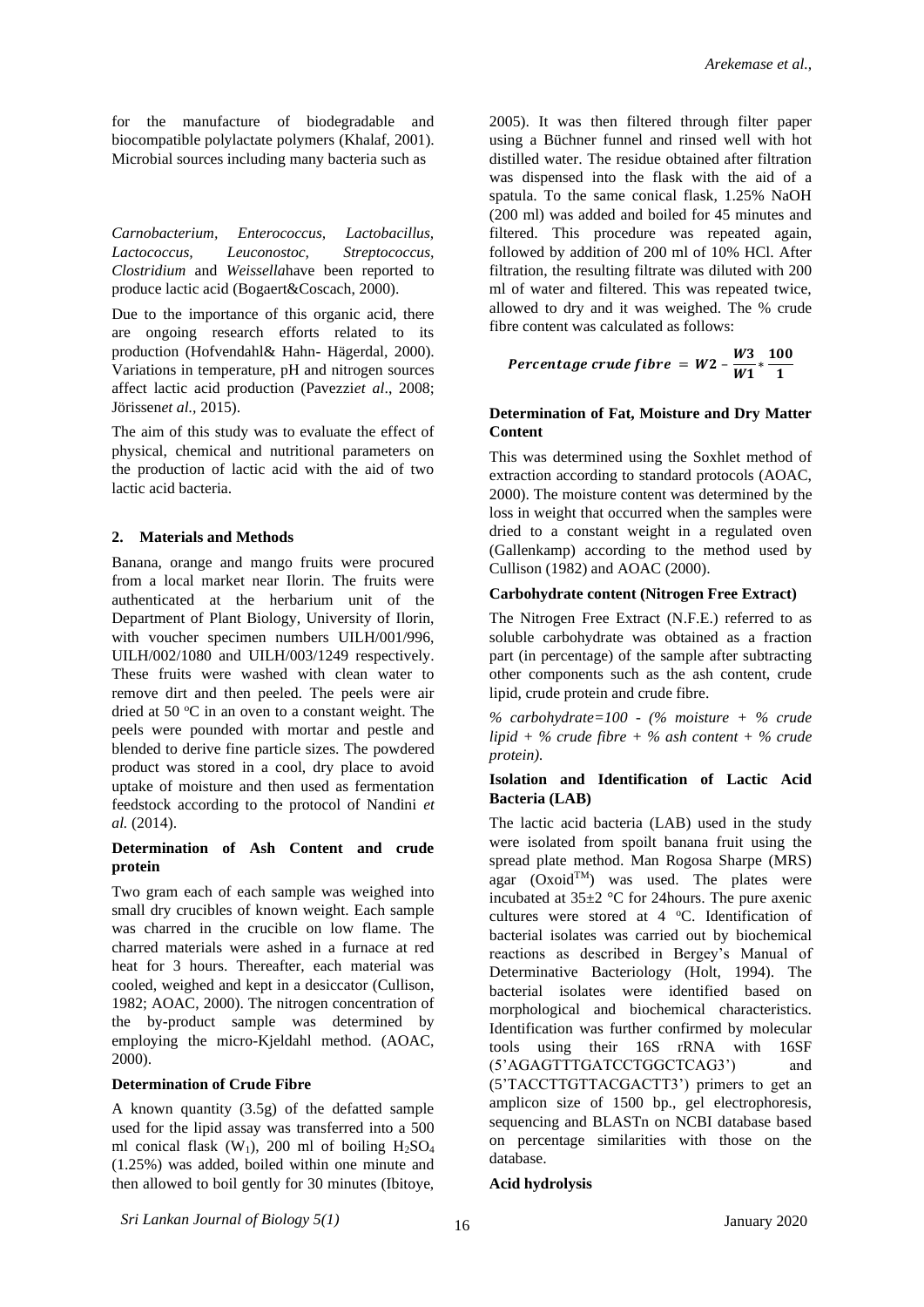The modified method of Puimput*et al.,* (2008) was used for substrate hydrolysate preparation. Exactly 50 ml of 0.5 HCl was added to 2g each of the wastes and boiled at 80 °C for 30 min. The hydrolysate was recovered by filtration with Whattman filter paper no 1.

# **Inoculum preparation**

The pure isolates were grown on Man Rogosa Sharpe (MRS) agar. They were sub-cultured in 50 ml liquid synthetic MRS medium instead of distilled water. The above medium was placed on a rotary incubator shaker at  $35^{\circ}$ C and  $120$  rpm for 3 days as described by Mahantesh*et al.* (2010).

### **Media and fermentation conditions**

The fermentation medium was compounded as described by Quiroga *et al*. (2014). Measured inoculum was dispensed in an oven sterilized test tube after the third day of incubation. The supernatant was discarded after centrifugation (150 rpm for 10mins), 10 ml of sterile water was added to the pellet and mixed. Exactly 1 ml of the mixture was introduced into 50 ml of each of the sterile fermenting medium. The fermentation broth was incubated at  $35 \text{ °C}$  at  $150 \text{ rpm}$  for 8 days. Lactic acid production was monitored every 24 hrs. The final pH was adjusted using 2M NaOH or 1M HCl.

## **Determination of optimal conditions for lactic acid production**

The optimization experiments were carried out to find out the effects of fermentation time, pH, inoculum size, quantity of substrate and nitrogen on the production of lactic acid. Fifty milliliters of the fermenting media in 250 ml Erlenmeyer flasks at initial pH 6.0 was inoculated by the test organisms, and incubated at 35  $\degree$ C on a rotary shaker (150 rpm) for 8 days. Samples were withdrawn at 24-hour intervals for the estimation of lactic acid content. The initial pH of the fermentation medium was adjusted with 2M NaOH or 1M HCl to values ranging from 5.0-6.5. Thereafter the flasks were inoculated and incubated at 35  $\degree$ C for 8 days on a rotary shaker (150 rpm). Fifty milliliters of fermentation medium (initial pH 6.0) in 250 ml Erlenmeyer flasks were inoculated with 3-day old culture, with different inoculum sizes (0.5, 1.0, 1.5 and 2.0 %) and incubated at 35  $^{\circ}$ C for 8 days with agitation at 150 rpm. The quantity of substrate added to 10 ml mineral salt medium was varied and ranged from 1g to 4g.

## **Optimization experiments**

Optimization experiments were carried out by taking the pH values that produced the highest yield of lactic acid, the inoculum size that gave the highest yield and the substrate quantity that gave the highest yield. All these parameters were then

combined in a single experiment to determine the optimum conditions for lactic acid production.

## **Quantification of the lactic acid produced**

The production of lactic acid was detected by estimating the titratable acidity of the fermentation medium against 1N NaOH. Two milliliters of culture broth was taken from the fermented broth in a flask and 8 ml of distilled water was added to make up 10 ml and then boiled for 1 min to remove air. A drop of phenolphthalein indicator was added. Thereafter, 1N NaOH solution was added with continuous shaking till the formation of pink colour was observed. The quantity of NaOH utilized in the titration was measured (Quiroga *et al*., 2014). The amount of Lactic acid was determined by using the formula.

% of lactic acid  $=\frac{ml \text{ of } NaOH * Concof NaOH * 0.090 * 100}{M \cdot 1.14 \cdot 1.6 \cdot 1.001 * 1.00 \cdot 1.000 * 1.000 * 1.000 * 1.000 * 1.000 * 1.000 * 1.000 * 1.000 * 1.000 * 1.000 * 1.000 * 1.000 * 1.000 * 1.000 * 1.000 * 1.000 * 1.000 * 1.000 * 1.000 * 1.000 * 1.$ Weight of sample

0.090 is milliequivalent weight of lactic acid

## **Lactic acid recovery and purification processes**

Various recovery and purification schemes used in industry were reported by Vickroy (1985) and Benninga (1990). The first step in the recovery processes was to raise the broth's temperature to 80-100 °C and increasing the pH to 10-11 [using  $Ca(OH)<sub>2</sub>$  to inactivate the microorganisms, coagulate the protein, solubilize calcium lactate and degrade some of the residual sugars. The cells and coagulated protein were removed by filtration to produce a crude lactic acid extract. This crude extract was processed further by the following methods.

#### **Filtration, carbon treatment and evaporation**

Activated carbon was mixed with the crude extract to remove the coloured components. The spent carbon was then filtered out, and the filtrate was sent to the evaporator where excess water was evaporated under mild vacuum at moderate temperature (0.57 atm and 70  $^{\circ}$ C) to 37% calcium lactate concentration. This preparation was then acidified with 63% sulfuric acid to precipitate calcium sulfate, which was filtered out. The lactic acid was bleached a second time and then evaporated to 52 or 82% concentration. Food-grade lactic acid was treated with sodium sulfide to remove heavy metals and was bleached again before packaging. This process produced only food-grade and technical-grade lactic acid. It was also energy-intensive because the concentration process relied heavily on evaporation of excess water. Furthermore, large amounts of salt (CaS0<sub>4</sub>) were also produced, which created a waste disposal problem.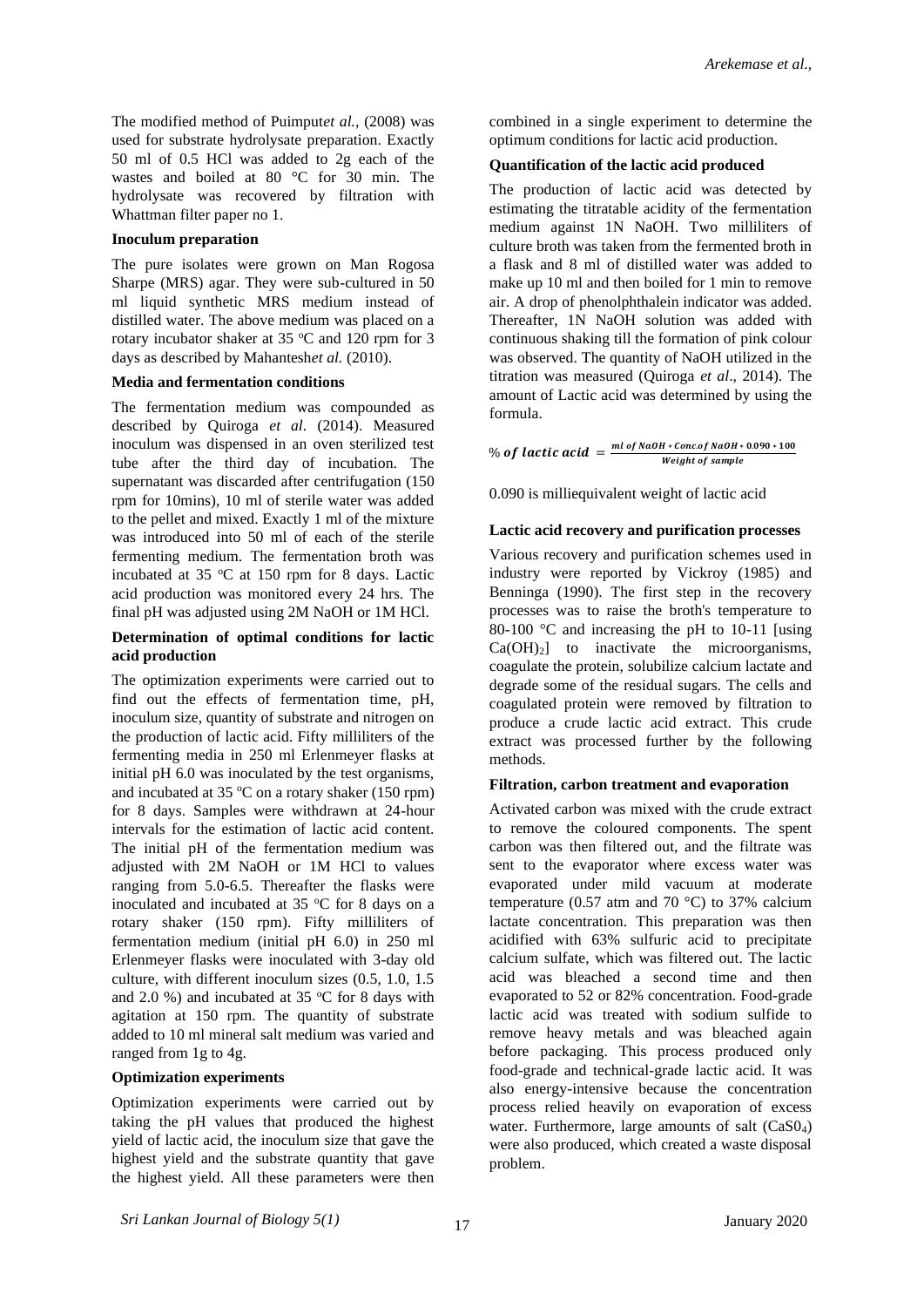## **Statistical Analysis**

The data were statistically analyzed as a randomized complete block design. The means and standard deviation were compared by a one-way analysis of variance (ANOVA) (SPSS 15.0).

# **3. Results**

### **Isolation and Identification of test organisms**

The detected bacteria were *Lactobacillus plantarum*strainNM71-7*, Lactobacillus casei*strain AT4-518F*, Lactobacillus fermentum* strain CAU2928 and *Lactobacillus plantarum* strain B15*.*

## **DNA sequence of** *Lactobacillus casei***strain NM717**

CCGGAGTAGCGGGTTTTCCGAGACTCTATGGGCGTAA GCGAGCGCAGGCGGTTTTTTAAGTCTGATGTGAAAGCC CTCGGCTTAACCGAGGAAGCGCATCGGAAACTGGGAA ACTTGAGTGCAGAAGAGGACAGTGGAACTCCATGTGT AGCGGTGAAATGCGTAGATATATGGAAGAACACCAGT GGCGAAGGCGGCTGTCTGGTCTGTAACTGACGCTGAG GCTCGAAAGCATGGGTAGCGAACAGGATTAGATACCC TGGTAGTCCATGCCGTAAACGATGAATGCTAGGTGTTG GAGGGTTTCCGCCCTTCAGTGCCGCAGCTAACGCATTA AGCATTCCGCCTGGGGAGTACGACCGCAAGGTTGAAA CTCAAAGGAATTGACGGGGGCCCGCACAAGCGGTGGA GCATGTGGTTTAATTCGAAGCAACGCGAAGAACCTTA CCAGGTCTTGACATCTTTTGATCACCTGAGAGATCAGG TTTCCCCTTCGGGGGCAAAATGACAGGTGGTGCATGGT TGTCGTCAGCTCGTGTCGTGAGATGTTGGGTTAAGTCC CGCAACGAGCGCAACCCTTATGACTAGTTGCCAGCATT TAGTTGGGCACTCTAGTAAGACTGCCGGTGACAAACC GGATGAAGGTGGGGATGACGTCAAATCATCATGCCCC TTATGACCTGGGCTACACACGTGCTACAATGTATGGTA CACCGAGTTGCGAGACCGCGAGGTCAAGCTAATCTCA TAAGGCAGTTCTCAGTTCGGACTGTAAGCAGCAACCTC GGCCTACCCGTAGTCGGAATCAGCTAGTAGATCGACG ATCGACCACCGCCCGCGGTGAATACGTTTCCCGGGCTC TTAAAAGAACC

# **DNA sequence of** *Lactobacillus plantarum***strain AT4-518F**

TGTTGGACTGATGGGGTACGTGACGGGTCTATTGGGCG TAAGCGAGCGCAGGCGGTTTTTTAAGTCTGATGTGAAA GCCTTCGGCTCAACCGAAGAAGTGCATCGGAAACTGG GAAACTTGAGTGCAGAAGAGGACAGTGGAACTCCATG TGTAGCGGTGAAATGCGTAGATATATGGAAGAACACC AGTGGCGAAGGCGGCTGTCTGGTCTGTAACTGACGCT GAGGCTCGAAAGTATGGGTAGCAAACAGGATTAGATA CCCTGGTAGTCCATACCGTAAACGATGAATGCTAAGTG TTGGAGGGTTTCCGCCCTTCAGTGCTGCAGCTAACGCA TTAAGCATTCCGCCTGGGGAGTACGGCCGCAAGGCTG AAACTCAAAGGAATTGACGGGGGCCCGCACAAGCGGT GGAGCATGTGGTTTAATTCGAAGCTACGCGAAGAACC TTACCAGGTCTTGACATACTATGCAAATCTAAGAGATT AGACGTTCCCTTCGGGGACATGGATACAGGTGGTGCA TGGTTGTCGTCAGCTCGTGTCGTGAGATGTTGGGTTAA

GTCCCGCAACGAGCGCAACCCTTATTATCAGTTGCCAG CATTAAGTTGGGCACTCTGGTGAGACTGCCGGTGACA AACCGGAGGAAGGTGGGGATGACGTCAAATCATCATG CCCCTTATGACCTGGCTACACACGTGCTACAATGGATG GTACAACGAGTTGCGAACTCGCGAGAGTAAGCTAATC TCTTAAAGCAATTCTCAGTTCGGATTGTAGCTGCAACT CGCCTACATGAAGTCCGCATCACTAGTAATCGACGATC GAGCATGCCCGCGGTGAATAACGTTCTCCCCGGGGCTC TTAAAAAAAGGG

## **DNA sequence of** *Lactobacillus fermentum***strain CAU2928**

CGCAACAGAAGGCCCCAAGGGTTTCTCTTGGGCGTAA GAGAGTGCAGGCGGTTTTCTAAGTCTGATGTGAAAGC CTTCGGCTTAACCGGAGAAGTGCATCGGAAACTGGAT AACTTGAGTGCAGAAGAGGGTAGTGGAACTCCATGTG TAGCGGTGGAATGCGTAGATATATGGAAGAACACCAG TGGCGAAGGCGGCTACCTGGTCTGCAACTGACGCTGA GACTCGAAAGCATGGGTAGCGAACAGGATTAGATACC CTGGTAGTCCATGCCGTAAACGATGAGTGCTAGGTGTT GGAGGGTTTCCGCCCTTCAGTGCCGGAGCTAACGCATT AAGCACTCCGCCTGGGGAGTACGACCGCAAGGTTGAA ACTCAAAGGAATTGACGGGGGCCCGCACAAGCGGTGG AGCATGTGGTTTAATTCGAAGCTACGCGAAGAACCTTA CCAGGTCTTGACATCTTGCGCCAACCCTAGAGATAGGG CGTTTCCTTCGGGAACGCAATGACAGGTGGTGCATGGT CGTCGTCAGCTCGTGTCGTGAGATGTTGGGTTAAGTCC CGCAACGAGCGCAACCCTTGTTACTAGTTGCCAGCATT AAGTTGGGCACTCTAGTAAGACTGCCGGTGACAAACC GGAGGAAGGTGGGGACGACGTCAGATCATCATGCCCC CTTATGACCTGGGCTACACACGTGCTACAAATGGGAC GGTACAACGAGTCGCGAACTCGCGAGGGGCAAGCAAA TCCTCTTAAAAACCGTTCTCAGTTCGGACTGCAGGCTG GCAACTCGCCTGCTCGAAGTCGGAATCGCTAGTATCCG CGGATCAGCATGCCCGCGGTGAAATACGTTTCCCCGG GTCTAAAAAAAA

## **DNA sequence of** *Lactobacillus plantarum***strain B15**

CCCATTCGAAGGGGCCGATTTGGGTCTCGATGGGCAAT AAGCGAGCGCAGGCGGTTTTTTAAGTCTGATGTG AAAGCCTTCGGCTCAACCGAAGAAGTGCAT CGGAAACTGGGAAACTTGAGTGCAGAAGA GGACAGTGGAACTCCATGTGTAGCGGTGAA ATGCGTAGATATATGGAAGAACACCAGTGG CGAAGGCGGCTGTCTGGTCTGTAACTGACG CTGAGGCTCGAAAGTATGGGTAGCAAACA GGATTAGATACCCTGGTAGTCCATACCGTA AACGATGAATGCTAAGTGTTGGAGGGTTTC CGCCCTTCAGTGCTGCAGCTAACGCATTAA GCATTCCGCCTGGGGAGTACGGCCGCAAGG CTGAAACTCAAAGGAATTGACGGGGGCCC GCACAAGCGGTGGAGCATGTGGTTTAATTC GAAGCTACGCGAAGAACCTTACCAGGTCTT GACATACTATGCAAATCTAAGAGATTAGAC GTTCCCTTCGGGGACATGGATACAGGTGGT GCATGGTTGTCGTCAGCTCGTGTCGTGAGA TGTTGGGTTAAGTCCCGCAACGAGCGCAAC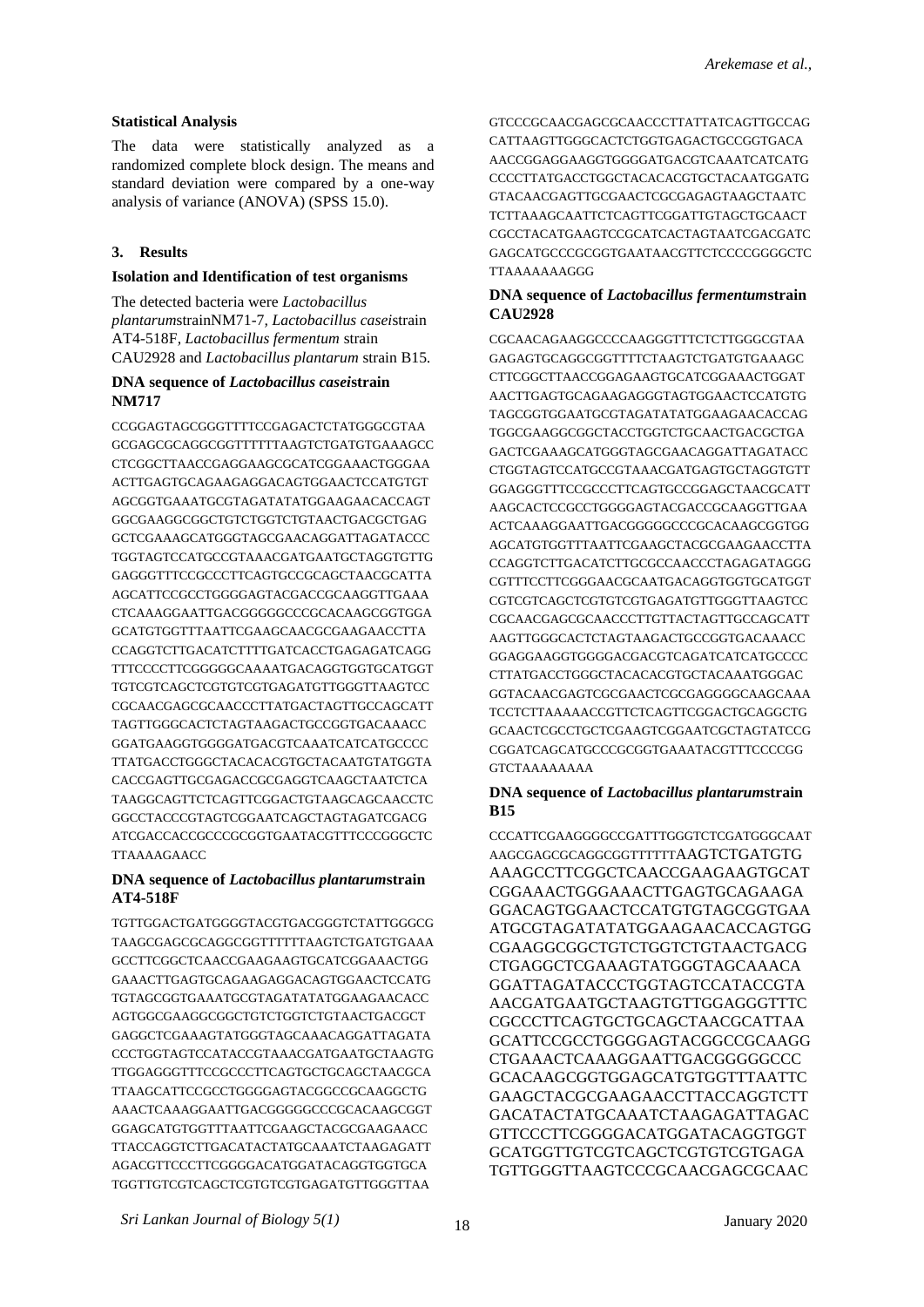CCTTATTATCAGTTGCCAGCATTAAGTTGG GCACTCTGGTGAGACTGCCGGTGACAAACC GGAGGAAGGTGGGGATGACGTCAAATCAT CATGCCCCTTATGACCTGGGCTACACACGT GCTACAATGGATGGTACAACGAGTTGCGAA CTCGCGAGAGTAAGCTAATCTCTTAAAGCA TTCTCAGTTCGGATTGTAGGCTGCAACTCG CCTACATGAAGTCGAATCGCTAGTAATCGC GATCAGCATGCGCGGTGATACGTTTCCCGG TCCTAAAAAGAA

#### **Properties of substrates used**

The proximate composition of the substrates used is presented in Table 2. The production of lactic acid gave a maximum yield of 10.53%, 6.75% and 5.40% on day 6 with mango, banana and orange peels respectively using *L. plantarum*. This is presented in Table 3, while *L. casei* gave a maximum yield of 12.03%, 8.10% and 7.20% on day 6 with mango, banana and orange peels respectively as presented in Table 4.

The effects of varying fermentation time on the production of lactic acid for *L. plantarum* and *L. casei*are shown in Table 3 and 4 respectively. The production of lactic acid by the two test organisms using mango, banana and orange peels increased progressively up to day 6 of fermentation, and then dropped sharply on day 7.

#### **Table 1. Colonial, Morphological and Biochemical Characteristics of Bacterial Isolates**

| <b>Isolate</b>                   | <b>B1</b>                                          | B <sub>2</sub>                                       | B <sub>3</sub>                                     | <b>B4</b>                                          |
|----------------------------------|----------------------------------------------------|------------------------------------------------------|----------------------------------------------------|----------------------------------------------------|
| <b>Colonial characteristics</b>  | Circular, convex, entire,<br>cream, smooth, opaque | Irregular, raised, undulate,<br>cream, moist, opaque | Circular, raised, entire,<br>cream, smooth, opaque | Circular, convex, entire,<br>cream, smooth, opaque |
| Morphological<br>characteristics | Rods in cluster                                    | Rods in chain                                        | Rods in chain                                      | Rods in cluster                                    |
| <b>Gram</b> reaction             | $+$                                                | $^{+}$                                               | $+$                                                | $^{+}$                                             |
| <b>Spore staining</b>            |                                                    |                                                      |                                                    |                                                    |
| <b>Motility</b>                  |                                                    |                                                      |                                                    |                                                    |
| <b>Catalase</b>                  |                                                    | ٠                                                    |                                                    |                                                    |
| Oxidase                          | $+$                                                | $^{+}$                                               | $^{+}$                                             | $^{+}$                                             |
| <b>Citrate</b>                   | $+$                                                |                                                      |                                                    | $+$                                                |
| <b>VogesProskauer</b>            |                                                    | $+$                                                  | $^{+}$                                             |                                                    |
| <b>Methyl Red</b>                | $+$                                                | $^{+}$                                               | $^{+}$                                             | $^{+}$                                             |
| <b>Indole</b>                    |                                                    |                                                      |                                                    |                                                    |
| <b>Urease</b>                    |                                                    |                                                      |                                                    |                                                    |
| Starch hydrolysis                |                                                    |                                                      |                                                    |                                                    |
| <b>Tentative identity</b>        | Lactobacillus<br>Plantarum                         | Lactobacillus<br>Casei                               | Lactobacillus fermentum                            | Lactobacillus<br>Plantarum                         |

.

 $KEY:+= Positive, - = Negative$ 

| Table 2. The proximate analysis of mango, banana and orange peels |  |
|-------------------------------------------------------------------|--|
|                                                                   |  |

| S/N <sub>0</sub> | <b>Parameters</b>       | Mango $(\% )$ | Banana $(\% )$ | Orange $(\% )$ |
|------------------|-------------------------|---------------|----------------|----------------|
|                  | <b>Investigated</b>     |               |                |                |
|                  | <b>Moisture Content</b> | 10.28         | 9.80           | 10.36          |
| $\mathcal{L}$    | Total Ash               | 4.68          | 8.52           | 5.14           |
| 3                | <b>Total Fat</b>        | 4.92          | 6.29           | 6.84           |
| 4                | Crude Fibre             | 12.46         | 10.42          | 12.18          |
|                  | Crude Protein           | 5.18          | 9.63           | 8.42           |
| 6                | Carbohydrate content    | 62.48         | 55.34          | 57.06          |
| 6                | Sugar $mg/100g$         | 6.24          | 6.82           | 6.56           |
|                  | $TTA$ mg/ $100g$        | 0.31          | 0.28           | 0.26           |
|                  |                         |               |                |                |
| 8                | pH                      | 4.30          | 6.00           | 4.70           |

**Key:** % = Percentage, TTA =Titratable acidity.

The effect of pH variations on the production of lactic acid are shown in Figures G and H respectively

and pH optimization experiments on *L. plantarum*  showed that pH 5.0 and 6.0 were best.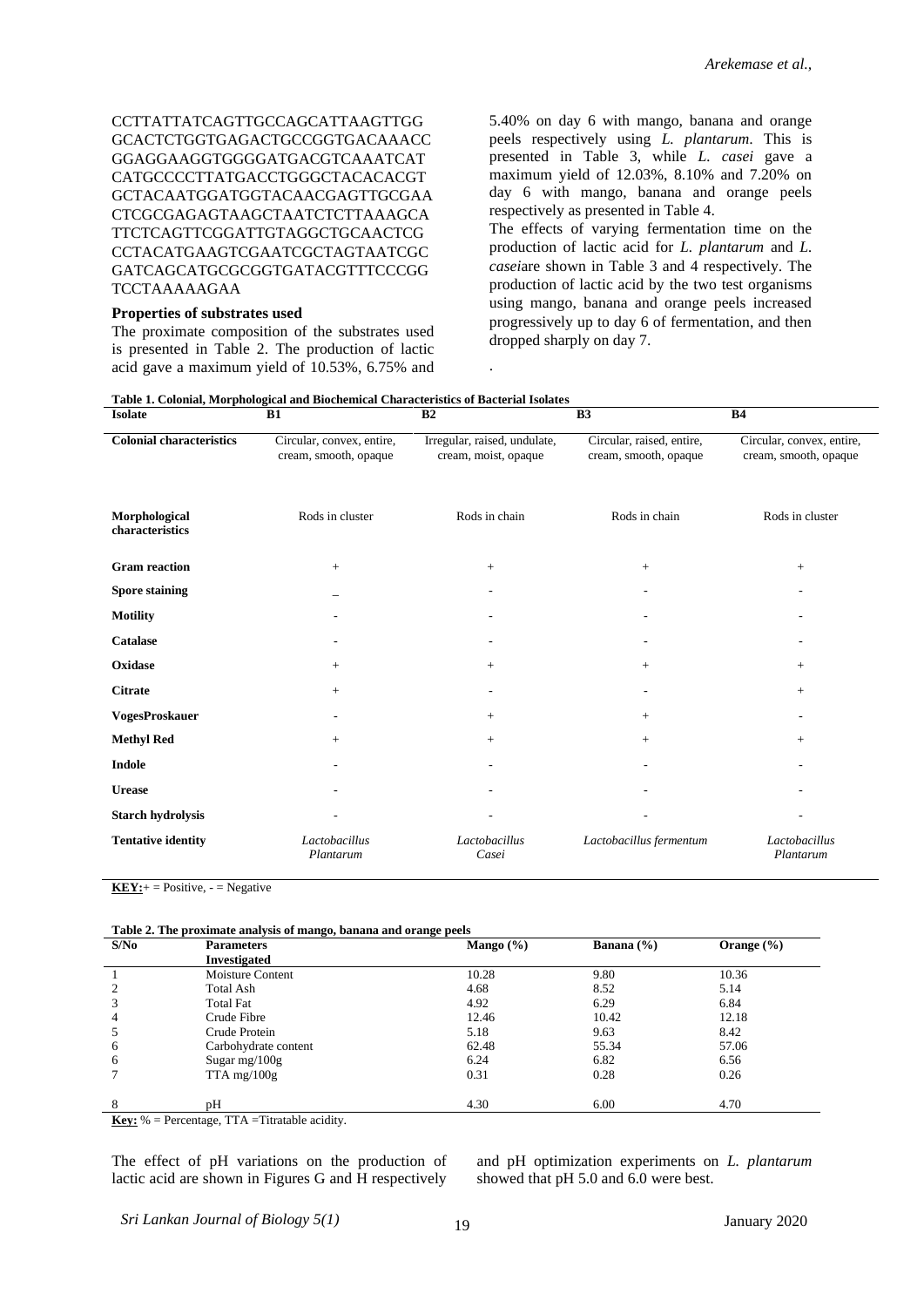Banana produced its highest yield (5.40%) at pH 5.0 while pH 6.5 produced the lowest yield (2.25%). Orange peels produced its highest yield (4.05%) at pH 5.0 p and lowest (1.80%). at pH 6.5. When *Lactobacillus casei* was used, mango peels also produced the highest lactic acid of (7.9%) at pH 6.0, as did banana peels (7.40%) and orange peels (5.00%). The lowest yields were observed at pH 5.0 as 4.50%, 3.60% and 1.35% for mango, banana and orange peels respectively.

The effects of inoculum size variation on the yield of lactic acid are shown in Figure A and Figure B. During the inoculum size optimization test for *L. plantarum* using mango, banana and orange peels, inoculum size of 2 ml produced the highest yield of lactic acid.The production was 23.85%, 26.7% and 18.9% for mango, banana and orange peels respectively, while *Lactobacillus casei*had the unusual high production of lactic acid at inoculum size of 1.0 ml which was 17.10% for mango peels, 8.10% for banana peels and 6.30% for orange peels.

The impact of substrate variation for *L. casei*and *L. plantarum*are shown in Figure C and Figure D respectively. *Lactobacillus casei*and *Lactobacillus plantarum*produced the highest amount of lactic acid with 4g of substrate. The ranges of lactic acid produced by *L. casei*for the three substrates were 5.90-13.50% for mango peels, 5.20-9.90% for banana peels and 3.80-9.00% for orange peels, while *L.* 

*lantarum* produced 4.10-9.00% for mango peels, 2.50-6.30% for banana peels and 1.80-5.40% for orange peels.

The optimized process for the production of lactic acid resulted from variation of the above named parameters. These were combined in a single fermentation for each of the organisms and different substrates to get optimum yields. The optimized conditions (Table 5) for *L. plantarum* were pH 5.0, 4g substrate, 2 ml inoculum, 10g of nitrogen source for 8 days resulting in 20.70%, 12.97% and 10.83% yield for mango, banana and orange peels respectively. For *L. casei*(Table 6), they were pH 6.0, 4g of substrate, 1 ml inocula size, 10g of nitrogen source for 8 days resulting in 23.28%, 18.30% and 12.90% yield for mango, banana and orange peels respectively.

*L. plantarum* was inoculated in various wastes and incubated at uniform pH (6.0). Among the substrate, lactic acid production was found to be highest in mango peels (5.94%), followed by banana peels (3.60%) and orange peels (3.40%).

| <b>Fermentation time (Days)</b> | таже эл сессинаде і годисими от басис асій бу тегиненцами и оні шандо, банана ани оганде ресіз изнід <i>басибойсних рин</i> ив <i>ин</i><br>Lactic acid production (%) |                                |                                |
|---------------------------------|------------------------------------------------------------------------------------------------------------------------------------------------------------------------|--------------------------------|--------------------------------|
|                                 | <b>Mango peels</b>                                                                                                                                                     | <b>Banana</b> peels            | Orange                         |
|                                 | peels                                                                                                                                                                  |                                |                                |
| 1                               | $1.650 \pm 0.150^a$                                                                                                                                                    | $1.050 \pm 0.150$ <sup>a</sup> | $1.200 \pm 0.150$ <sup>a</sup> |
| $\overline{2}$                  | $2.400 \pm 0.150$ <sup>a</sup>                                                                                                                                         | $1.500 \pm 0.150^b$            | $1.650 \pm 0.150^a$            |
| 3                               | $3.150 \pm 0.260^b$                                                                                                                                                    | $2.100 \pm 0.150$ <sup>a</sup> | $2.250 \pm 0.260^b$            |
| $\overline{4}$                  | $4.200 \pm 0.300$ <sup>c</sup>                                                                                                                                         | $2.550 \pm 0.150^a$            | $3.000 \pm 0.300$ <sup>c</sup> |
| 5                               | $5.70 \pm 0.912$ <sup>ab</sup>                                                                                                                                         | $3.600 \pm 0.000$ <sup>a</sup> | $3.900 \pm 0.150$ <sup>a</sup> |
| 6                               | $10.53 \pm 1.114$ <sup>d</sup>                                                                                                                                         | $5.400 \pm 0.687$ <sup>b</sup> | $6.750 \pm 0.450$ <sup>d</sup> |
| 7                               | $7.650\pm0.260^b$                                                                                                                                                      | $4.200 \pm 0.397$ <sup>c</sup> | $5.850 \pm 0.260^{\rm b}$      |
| 8                               | $6.300 \pm 0.520$ <sup>d</sup>                                                                                                                                         | $3.300 \pm 0.150$ <sup>a</sup> | $4.200 \pm 0.397$ °            |

**Table 3. Percentage Production of Lactic acid by fermentation from mango, banana and orange peels using** *Lactobacillus plantarum*

**Key:** Each value is a mean of three determinations ± standard error of mean. Different superscripts across the columns are significantly different  $(p<0.05)$ .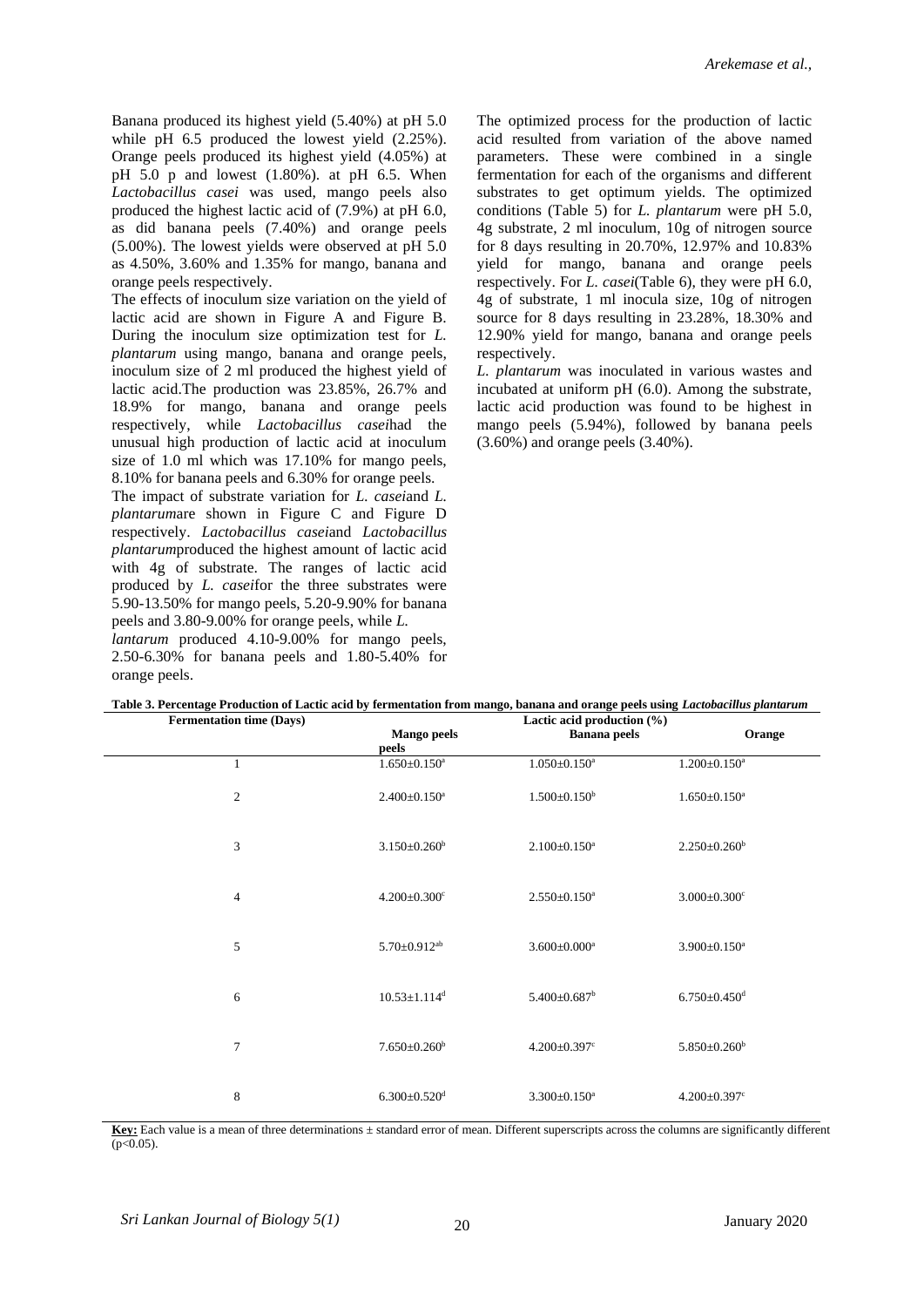| <b>Fermentation time (Days)</b> | Lactic acid production (%)     |                                |                                 |  |
|---------------------------------|--------------------------------|--------------------------------|---------------------------------|--|
|                                 | <b>Mango peels</b>             | <b>Banana</b> peels            | Orange peels                    |  |
| 1                               | $2.100 \pm 0.150$ <sup>a</sup> | $1.500 \pm 0.150$ <sup>a</sup> | $1.050 \pm 0.150$ <sup>a</sup>  |  |
| $\overline{c}$                  | $2.850 \pm 0.397$ <sup>c</sup> | $1.950 \pm 0.150^a$            | $2.025 \pm 0.225^b$             |  |
| 3                               | $3.450 \pm 0.397$ <sup>c</sup> | $2.700 \pm 0.520$ <sup>d</sup> | $2.400 \pm 0.150$ <sup>a</sup>  |  |
| $\overline{4}$                  | $4.650 \pm 0.300$ <sup>c</sup> | $3.450 \pm 0.397$ <sup>c</sup> | $3.300 \pm 0.397$ <sup>c</sup>  |  |
| 5                               | $6.150 \pm 0.150^a$            | $4.200 \pm 0.397$ <sup>c</sup> | $3.900 \pm 0.300$ <sup>c</sup>  |  |
| 6                               | $12.03 \pm 1.091$ <sup>d</sup> | $8.10 \pm 0.520$ <sup>ab</sup> | $7.200 \pm 0.520$ <sup>ab</sup> |  |
| $\overline{7}$                  | $8.10 \pm 0.520$ <sup>ab</sup> | $5.700 \pm 0.300$ <sup>c</sup> | $4.800 \pm 0.300$ <sup>c</sup>  |  |
| 8                               | $6.600 \pm 0.300$ <sup>c</sup> | $4.667 \pm 0.167^b$            | $4.067 \pm 0.467$ <sup>ab</sup> |  |

**Table 4. Percentage Production of Lactic acid by fermentation from mango, banana and orange peels using** *Lactobacillus casei*

**Key:** Each value is a mean of three determinations ± standard error of mean. Different superscripts across the columnsare significantly different  $(p<0.05)$ .

Nitrogen concentration was varied with yeast extract (2.5g/l, 5g/l, 7.5g/l and 10g/l) used for the two organisms (Figures E and F). The results of these experiments showed that yield increased with increase in concentration of nitrogen. This implied that addition of nitrogen to fermentation media, at least at the concentrations tested influenced the production of lactic acid from agro-wastes.

All values giving the highest yields were put together in a flask to obtain an optimized yield (Tables 5 and 6). A yield of 22.50% was obtained

on Day 6 at a pH of 5.0, substrate amount of 4g/50 ml, nitrogen concentration of 10g/l and inoculum size of 2 ml with *L. plantarum,* while with *L. casei,*  a yield

of 27.10% was obtained on Day 6 at a pH of 6.0, substrate amount of 4g/50 ml, nitrogen source of 10g/l and an inoculum size of 1.0 ml.

|  |  | Table 5. Optimization Production of Lactic acid from mango, banana and orange peels using Lactobacillus plantarum |  |  |  |
|--|--|-------------------------------------------------------------------------------------------------------------------|--|--|--|
|  |  |                                                                                                                   |  |  |  |

| <b>Fermentation time (Days)</b> | Lactic acid production (%)      |                                  |                                 |  |  |  |
|---------------------------------|---------------------------------|----------------------------------|---------------------------------|--|--|--|
|                                 | <b>Mango peels</b>              | <b>Banana</b> peels              | Orange peels                    |  |  |  |
| 1                               | $4.200 \pm 0.397$ <sup>c</sup>  | $3.750 \pm 0.150$ <sup>a</sup>   | $3.000 \pm 0.300^b$             |  |  |  |
| 2                               | $5.100 \pm 0.397$ <sup>c</sup>  | $4.667 \pm 0.309^{\rm b}$        | $3.900 \pm 0.150$ <sup>a</sup>  |  |  |  |
| 3                               | $6.600 \pm 0.300^b$             | $5.700 \pm 0.150$ <sup>a</sup>   | $4.967 \pm 0.017$ <sup>a</sup>  |  |  |  |
| $\overline{4}$                  | $8.700 \pm 0.600$ <sup>c</sup>  | $6.600 \pm 0.300^b$              | $6.000 \pm 0.150$ <sup>a</sup>  |  |  |  |
| 5                               | $12.96 \pm 0.267^{\rm b}$       | $8.400 \pm 0.300^b$              | $6.900 \pm 0.300^{\rm b}$       |  |  |  |
|                                 |                                 |                                  |                                 |  |  |  |
| 6                               | $20.700 \pm 1.039$ <sup>d</sup> | $12.97 \pm 0.267$ <sup>ab</sup>  | $10.83 \pm 0.934$ <sup>cd</sup> |  |  |  |
| $\overline{7}$                  | $16.50 \pm 2.163$ <sup>cd</sup> | $10.833 \pm 0.933$ <sup>cd</sup> | $7.500 \pm 0.300^{\mathrm{b}}$  |  |  |  |
| 8                               | $12.03 \pm 1.091$ <sup>cd</sup> | $8.400 \pm 0.300^b$              | $6.600 \pm 0.300^b$             |  |  |  |

Key: Each value is a mean of three determinations  $\pm$  standard error of mean. Different superscripts across the columnsare significantly different  $(p<0.05)$ .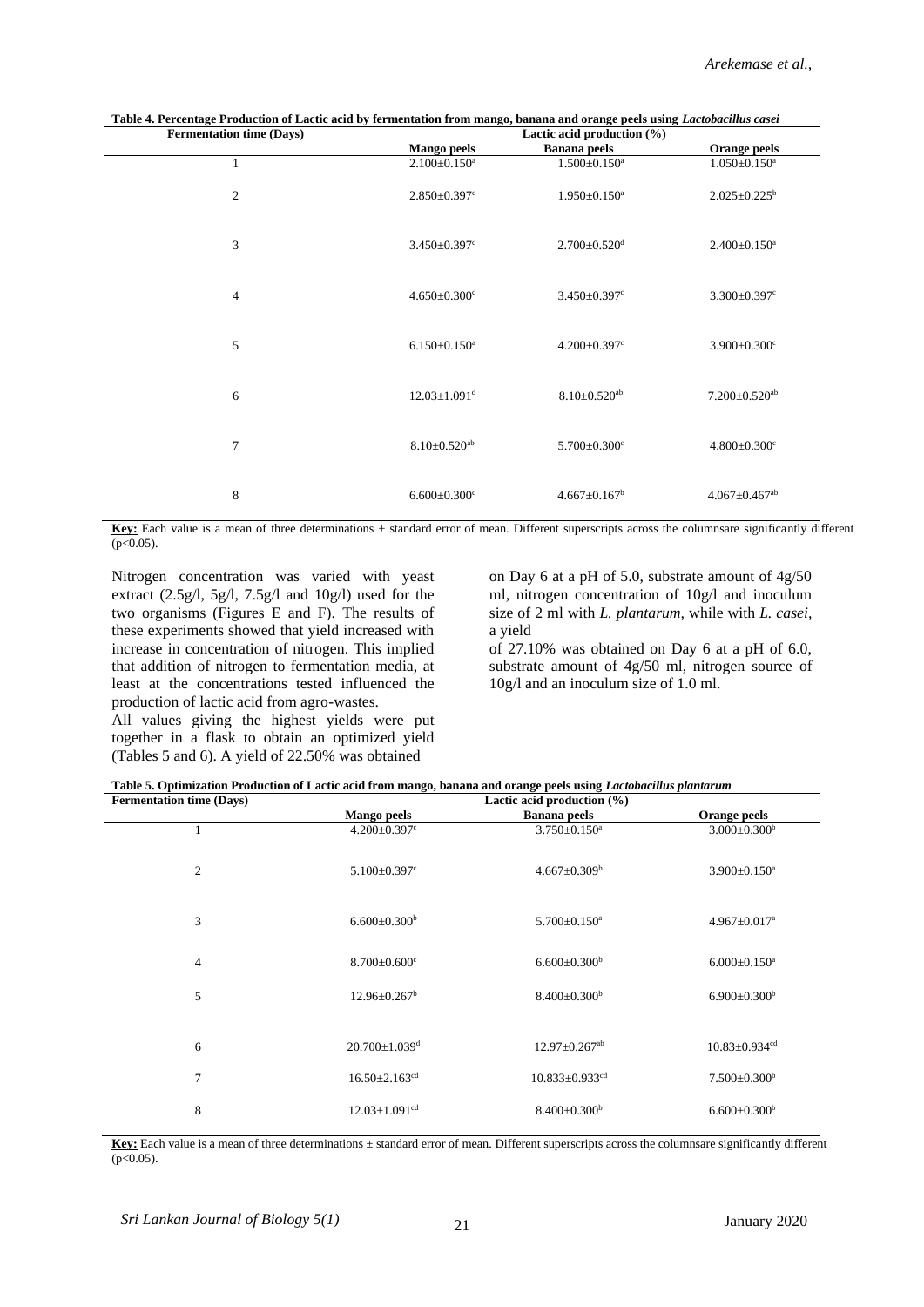| <b>Fermentation time (Days)</b> | Percentage Lactic acid production (%) |                                 |                                 |  |  |
|---------------------------------|---------------------------------------|---------------------------------|---------------------------------|--|--|
|                                 | <b>Mango peels</b>                    | <b>Banana</b> peels             | Orange peels                    |  |  |
| 1                               | $4.667 \pm 0.309$ <sup>c</sup>        | $3.750 \pm 0.150$ <sup>a</sup>  | $4.200 \pm 0.397$ <sup>c</sup>  |  |  |
| $\overline{2}$                  | $5.717 \pm 0.381$ <sup>c</sup>        | $4.350 \pm 0.300^b$             | $4.667 \pm 0.309$ <sup>c</sup>  |  |  |
| 3                               | $6.450 \pm 0.397$ c                   | 4.983±0.017 <sup>a</sup>        | $5.267 \pm 0.292$ <sup>ab</sup> |  |  |
| $\overline{4}$                  | $9.93 \pm 1.588^{cd}$                 | $5.867 \pm 0.433$ <sup>d</sup>  | $7.20 \pm 0.520$ <sup>d</sup>   |  |  |
| 5                               | $18.48 \pm 3.225$ <sup>cd</sup>       | $10.23 \pm 1.338$ <sup>d</sup>  | $12.90 \pm 1.587$ <sup>ab</sup> |  |  |
| 6                               | $23.28 \pm 2.384$ <sup>cd</sup>       | $12.90 \pm 1.587$ <sup>ab</sup> | $18.30 \pm 1.587$ <sup>ab</sup> |  |  |
| $\overline{7}$                  | $14.77 \pm 2.067$ <sup>cd</sup>       | $9.000 \pm 0.520$ <sup>c</sup>  | $12.03 \pm 1.091$ <sup>ab</sup> |  |  |
| 8                               | $8.700 \pm 0.794$ c                   | $6.600 \pm 0.300$ <sup>c</sup>  | $7.200 \pm 0.520$ <sup>d</sup>  |  |  |

**Table 6. Optimization Production of Lactic acid from mango, banana and orange peels using** *Lactobacillus casei*

**Key:** Each value is a mean of three determinations  $\pm$  standard error of mean. Different superscripts across the columns are significantly different ( $p$ <0.05).

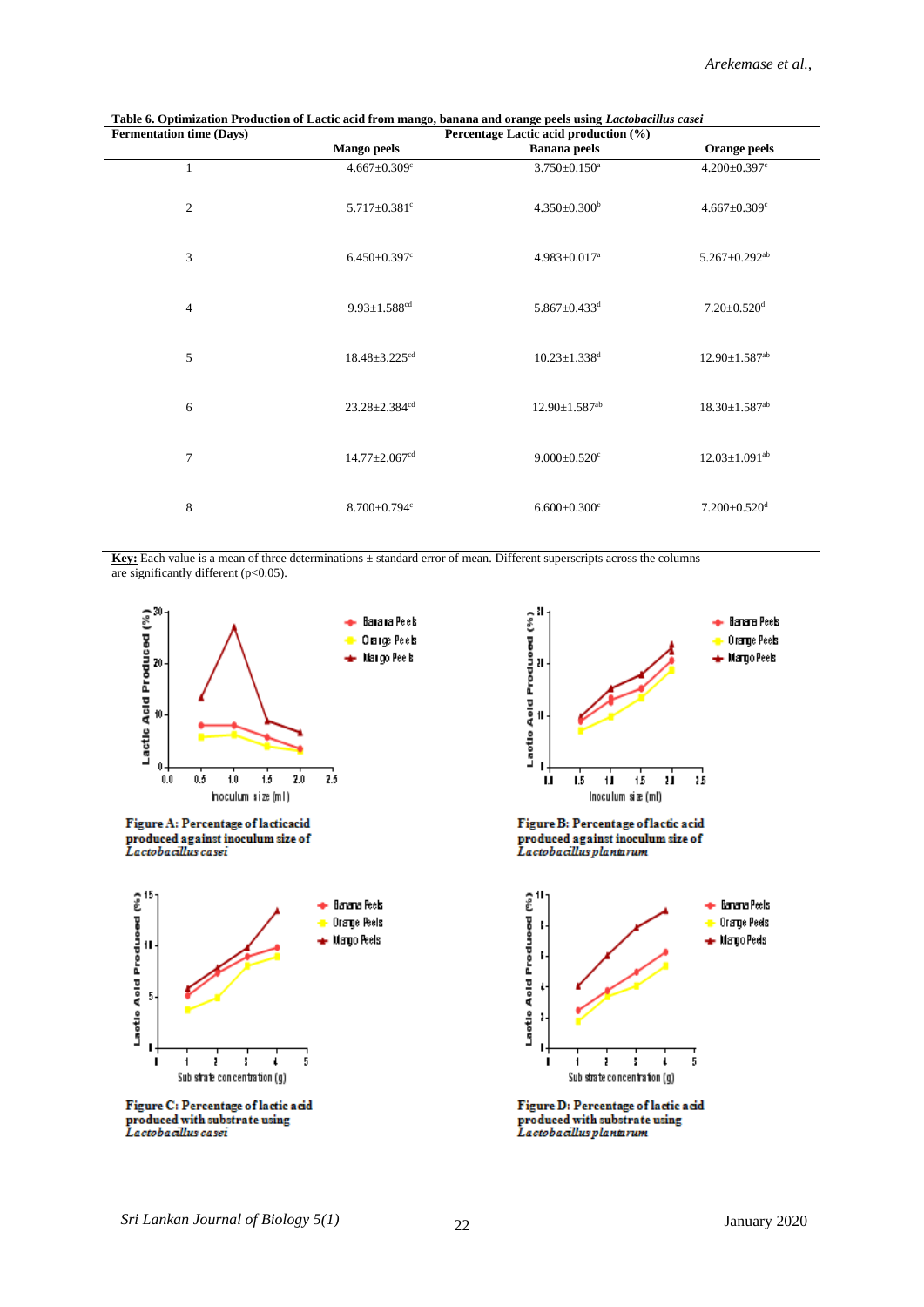

Figure E: The effect of yeast extract as a nitrogen source on the percentage of<br>lactic acid produced by Lactobacillus cases



Figure G: pH optimization and percentage of lactic acid produced by Lactobacillus plantarum

With both organisms, the 10g yeast extract gave the highest yield for lactic acid production. *L. casei* gave 7.90%, 7.20% and 5.40% for mango, banana and orange peels respectively (Figure E), while *L. plantarum* gave the highest yield of 6.80%, 6.30% and 4.50% on day 6 for mango, banana and orange peels respectively (Figure F).

#### **4. Discussion**

## **Isolation and Identification of test organisms**

The use of autochthonous lactic acid bacteria (LAB) for the production of cheese and organic acid was reported by Renes *et al*., (2019). This is in agreement with the indigenous bacteria used in this work. In a report by Yang *et al*., (2016), eighty-two strains of LAB were isolated from fruit residues such as banana leaf, pineapple peel and papaya peel. In another study on lactic acid production, the organisms were isolated from spent coffee mucilage (Bretón-Toral*et al*., 2017). In a study by Palsaniya*et al*. (2012) on production of bacterial alkaline protease, the bacteria used were isolated from the soil. The pH range used in this work was 5 to 6.5 with highest yield obtained at pH 5 and 6 respectively for *L. plantarum* and *L. casei*. This is not in concord with the report of Couri*et al*. (2000) who reported a pH of 3 for orange peels and a pH of 3.9 for mango. Wilkins *et al*. (2007) reported a pH range of  $4.3 - 4.4$  for lactic acid production



Figure F: The effect of yeast extract as a nitrogen source on the percentage of<br>lactic acid produced by Lactobacillus plantarum



of lactic acid produced by Lactobacillus casei

from banana peels. Tang *et al*. (2017) reported that the highest lactic acid was generated at pH 5 using fresh food waste as the inoculum. Tang *et al*. (2016) also reported the highest production of [lactic acid](https://www.sciencedirect.com/topics/earth-and-planetary-sciences/lactic-acid) at pH 6. In the work of Wu *et al*. (2015), lactic acid was produced at pH 4.0 with improvement at pH 5.0.

The inocula applied by Tang *et al*. (2017) were methanogenic [sludge,](https://www.sciencedirect.com/topics/earth-and-planetary-sciences/sludge) fresh food waste and anaerobic [activated sludge.](https://www.sciencedirect.com/topics/earth-and-planetary-sciences/activated-sludge) These inocula varied from that used in this study showing that there are no limitations to inocula source. Lactic acid production increased progressively with increase of inoculum size for *L. plantarum* with the highest production observed when 2 ml of the prepared inoculum was used for all the substrates with yields of 23.85%, 26.7% and 18.9% for mango, banana and orange peels respectively. However, the reversed production was observed when *L. casei* was used; 1.0 ml of the prepared inoculum gave the highest production of lactic acid with 17.10%, 8.10% and 6.30% for mango, banana and orange peel, while 0.5, 1.5 ml and 2.0 ml produced lower amount of lactic acid (Figures C and D). It was important to monitor the optimum inoculum size for the production of lactic acid because low inoculum might be insufficient to utilize the available substrate and that might lead to reduction in the quantity of lactic acid produced while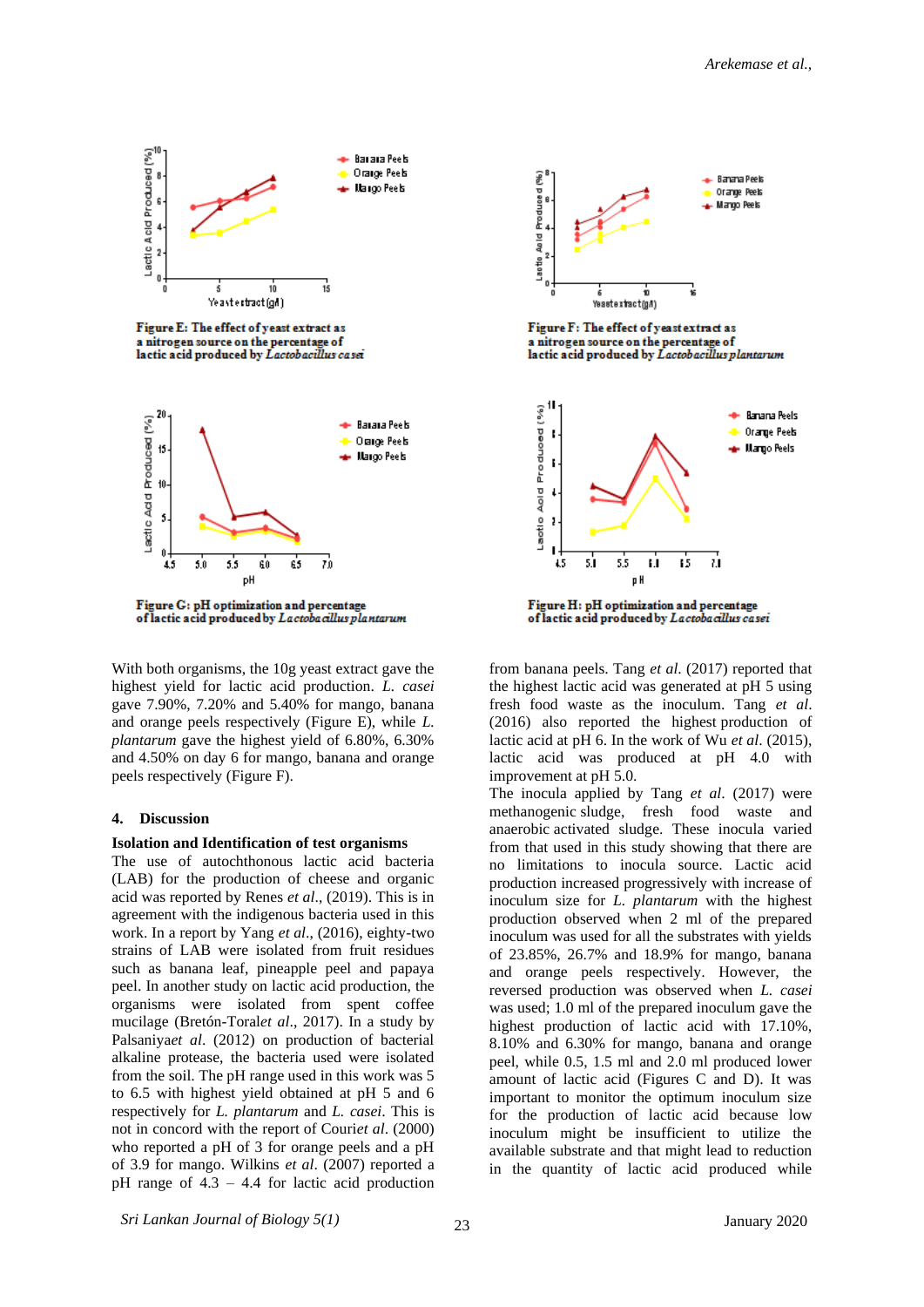excessive inoculum sizes might form superfluous biomass and cause a significant exhaustion of the nutrients that should otherwise have been utilized for the production of lactic acid (Shin *et al.*, 2010; Pradeep *et al*., 2014).

The quantity of lactic acid produced increased progressively from day 1 to 6 and then dropped sharply (Table 3). This might be due to the depletion of nutrient and accumulation of toxic metabolites which resulted in reduced production of lactic acid on day seven (Quiroga *et al*., 2014). The growth pattern observed with *L. casei* (Table 4) which gave the higher yields agreed with the work of John *et al*. (2007) and Rutuja *et al*. (2016) on lactic acid production by *Lactobacillus* sp. using vegetable waste who also reported highest production by day 5 and day 6.

Increase in nitrogen concentration caused an increase in lactic acid production. This agrees with the findings of Chinedu *et al*. (2011) where the concentration of nitrogen was varied for improved production of cellulase by *Aspergillus niger, Penicilliumchrysogenum*and

*Trichodermaharzianum.* Arakaki *et al.* (2001) also found improved biomass production in yeasts grown under submerged fermentation when nitrogen concentration was increased. The effectiveness of nitrogen in this study might be because nitrogen was one of the major elements required for nucleic acid synthesis in microorganisms during the biosynthesis of lactic acid. The study of Wee *et al*. (2006) also lends further credence to this observation. After the optimization process, *L. casei* showed a higher lactic acid producing ability than *L. plantarum.*

## **5. Conclusions**

Mango peels produced the largest amount of lactic acid, while orange peels were found to produce the lowest amount. Further studies are required on mango peels in order to improve its use in production of lactic acid.

#### **Acknowledgement**

The authors acknowledge the Department of Microbiology, University of Ilorin for providing enabling environment for this research

## **References**

- AOAC (2000) Official methods of analysis, Association of Official Analytical ChemistsWashington DC, U.S.A.
- Arakaki, A.H., Vandenberghe, L.P., Soccol, V.T., Masaki, R., Filho, E.F., Gregório, A., Soccol, C.R. (2001) Optimization of biomass production with copper bioaccumulation by yeasts insubmerged fermentation. *Brazilian Archives of*

*Biology and Technology* **54(5)**: 1027- 1034.

- Benninga, H. (1990) A History of Lactic Acid Making. A Chapter in the History of Biotechnology. Dordrecht, London.
- Bernstad, A., Malmquist, L., Truedsson, C., Jansen, J.C. (2013) Need for improvements inphysical pretreatment of sourceseparated household food waste. *Waste Management***33(3)**: 746-754.
- Bogaert, J.C., Coscach, P. (2000) Poly (lactic acids): A potential solution to plastic wastedilemma. *Macromolecule Symposium* **153**: 287-303.
- Bretón-Toral, A, Trejo-Estrada, S., Mcdonald, A.G. (2017). Lactic Acid Production from Potato Peel waste, spent coffee grounds and almond shells with undefined mixed cultures isolated from coffee mucilage from Coatepec Mexico. *Fermentation Technology* **6(1)**: 1-6.
- Chinedu, S.N., Okochi, V.I., Omidiji, O. (2011) Cellulase production by wild-type *Aspergillus*

*niger,* 

*Penicilliumchrysogenum*and*Trichodermah arzianum*using waste cellulosic materials. *Ife Journal of Science* **13(1)**: 57-62.

- Couri, S., Terzi, S.C., Pinto, S.G., Freita, S.P., Costa, A. C. (2000) Hydrolytic enzymeproduction in solid state fermentation by *Aspergillus niger*3T5B8. *Process Biochemistry* **36**: 255-261.
- Cullison, A.E. (1982) Feeds and Feeding. 3rded. Reston Publishing Company Inc., Reston, Virginia, 628 pp.
- Dai, X., Duan, N., Dong, B., Dai, L. (2013) Highsolids anaerobic co-digestion of sewage sludge and food waste comparison with monodigestions: stability and performance. *WasteManagement* **33**: 308- 316.
- Gonzalez, C.J., Encinas, J.P., Gracia, L.M.L., Otero, A. (2000) Characterization and identification of lactic acid bacteria from freshwater fishes. *Journal of Food Microbiology***17**: 383-391.
- Gunders, D. (2012) Wasted: How America is losing up to 40 percent of its food from farm tofork to landfill. Natural Resources Defense Council. Issues in food and agriculture.
- [http://www.nrdc.org/food/files/wasted-food-IP.pdf.](http://www.nrdc.org/food/files/wasted-food-IP.pdf)
- Hofvendahl, K., Hahn–Hägerdal, B. (2000) Factors affecting the fermentative lactic acid production from renewable resources. *Enzyme and Microbial Technology* **26(2)**: 87-107.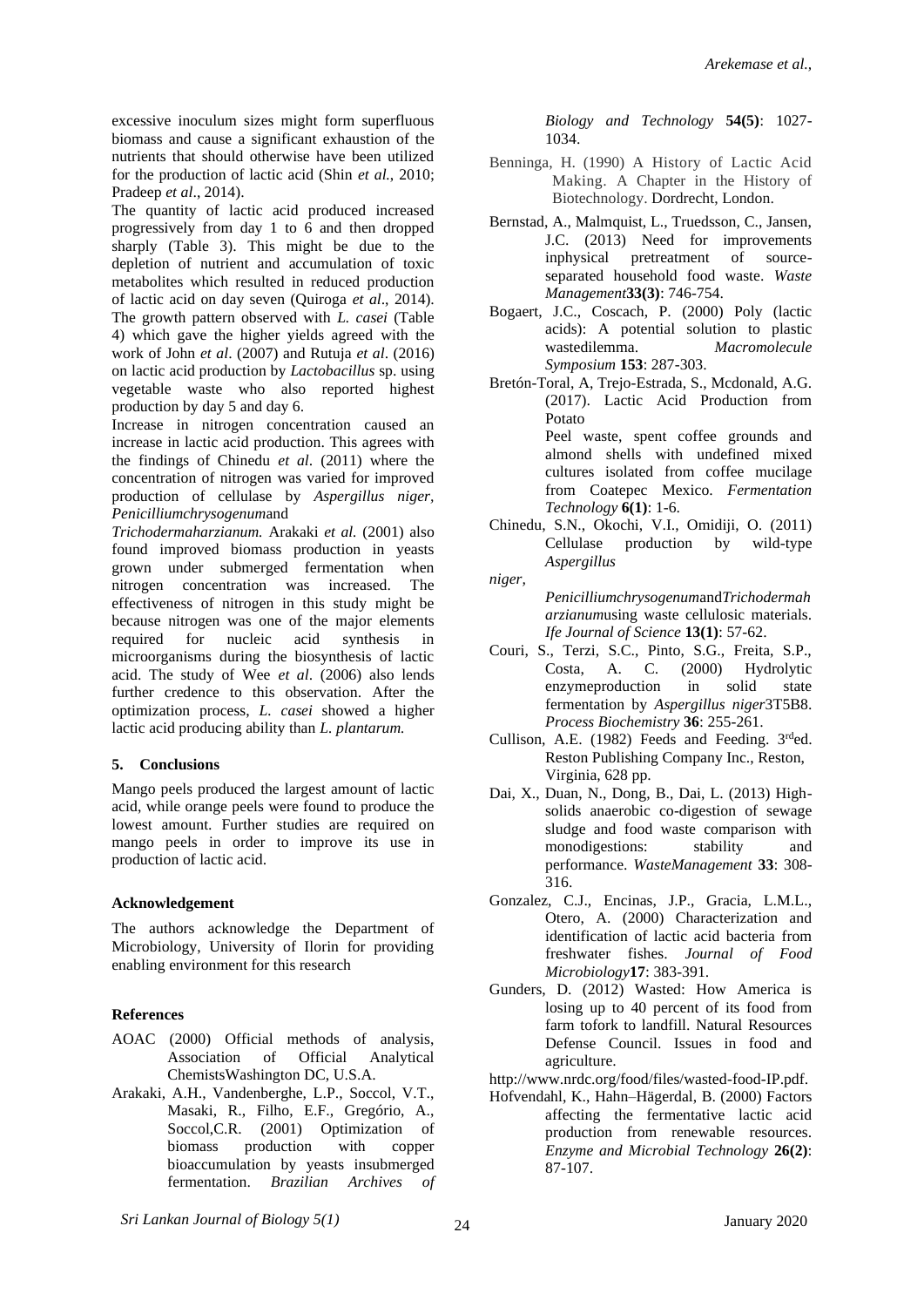- Holt, J.G. (1994) Bergey's manual of determinative bacteriology. William and Wilkens, London.
- John, R.P., Nampoothiri, K.M., Pandey, A. (2007) Fermentative production of lactic acid from biomass: An overview onprocess developments and uture perspectives. *Applied Microbiology and Biotechnology*  **74(3)**: 524-534.
- Ibitoye, A.A. (2005) Laboratory manual on basic method of plant analysis. *Practical Manual on Plant Analysis*. pp: 2-5.
- Jörissen, J., Priefer, C., Bräutigam, K.R. (2015) Food waste generation at household level:results of a survey among employees of two European research centers in Italy and Germany. *Sustainability* **7**: 2695- 2715.
- Khalaf, S.A. (2001) Lactic acid production by inter specific hybrids of specific strain *Rhizopus* strain from potato processing peel waste. *Egyptian Journal of Microbiology* **36**: 89- 102.
- Mahantesh, M.P., [Ajay, P.](https://www.researchgate.net/profile/Ajay_Pal?_sg=JrfxSPWRU3NPF2eRwZ5NMDDPCVBlItdCh4ZY5QPB2hGz7M8UdM9f0k4O32m78ohe4Yl_JYk.4VMjZ0OEmm__PbJc2dKdbKXYLE5eaY6g5LiwAY_K1ZZrzGIwgfHU9L0FJ4WUdV9-1IlHXhYtIN2SjJFxEu4InA), [Tamatam, A.](https://www.researchgate.net/profile/Tamatam_Anand?_sg=JrfxSPWRU3NPF2eRwZ5NMDDPCVBlItdCh4ZY5QPB2hGz7M8UdM9f0k4O32m78ohe4Yl_JYk.4VMjZ0OEmm__PbJc2dKdbKXYLE5eaY6g5LiwAY_K1ZZrzGIwgfHU9L0FJ4WUdV9-1IlHXhYtIN2SjJFxEu4InA), [Ramana,](https://www.researchgate.net/scientific-contributions/64662230_Karna_Venkata_Ramana?_sg=JrfxSPWRU3NPF2eRwZ5NMDDPCVBlItdCh4ZY5QPB2hGz7M8UdM9f0k4O32m78ohe4Yl_JYk.4VMjZ0OEmm__PbJc2dKdbKXYLE5eaY6g5LiwAY_K1ZZrzGIwgfHU9L0FJ4WUdV9-1IlHXhYtIN2SjJFxEu4InA) K.V. (2010) Isolation and characterization of lactic acid bacteria from curd and cucumber.*Indian Journal of Biotechnology* **9(2)**: 166-172.
- Mridul, U., Preethi, K. (2014) Fermentative utilization of fruit peels waste for lactic acid production by *Lactobacillus plantarum*. *Indian Journal of Applied Research* **4(9)**.
- Nandini, S, Nandini, K.E., Sundari, S.K. (2014) Food and agriculture residues (FAR): A
- potential substrate for tannase and garlic acid production using competent microbes. *Journal of Bioprocessing and Biotechniques***5**: 193.
- Omojasola, P.F., Adetitun, D.O., Oshin, O.O., Omojasola, T.P. (2009) Environmental Health Hazard Assessment of Hospital Wastes in Ilorin Metropolis. *Nigerian Journal of Microbiology.***23(1)**: 1878- 1885.
	- Palsaniya, P., Mishra, R., Beejawat, N., Sethi, S., Gupta, B.L. (2012) Optimization of alkaline protease production from bacteria isolated from soil. *Journal of Microbiology and Biotechnology Research*  **2(6):** 858-865.
- Pavezzi, F.C., Gomes, E., Da Silva, R. (2008) Production and characterization of glucoamylasefrom fungus *Aspergillusawamori* expressed in yeast *Saccharomyces cerevisiae* using different carbon sources. *Brazilian Journal of Microbiology* **39(1)**: 108-114.
- Pradeep, P., Vijaya, S.R.O., Sang, E.O., Chulkyoon, M.(2014) Biotechnological potentialities and valorization of mango peel waste: A Review. *SainsMalaysiana***43(12)**: 1901– 1906.
- Purkayastha, R.D. (2012) Forming community enterprises using vermicomposting as a tool for socio-economic betterment. *International Proceedings of Economics Development and Research* **29**: 83-87.
- Quiroga, G., Castrillon, L., Fernandez-Nava, Y., Maranon, E., Negral, L., Rodriguez-Iglesias, J.,
- Ormaechea P.(2014) Effect of ultrasound pretreatment in the ananerobic co-digestion of cattle manure with food waste and sludge. *Bioresource Technology* **154**: 74-79.
- Ray, R.C., Swain, M.R. (2011) Cassava: Farming, Uses and Economic Impacts Nova, Hauppauge, New York. pp 1–32.
- [Renes,](https://www.sciencedirect.com/science/article/pii/S0740002018303496#!) E., [Ladero,](https://www.sciencedirect.com/science/article/pii/S0740002018303496#!) V., [Tornadijo,](https://www.sciencedirect.com/science/article/pii/S0740002018303496#!) M. E., [Fresno,](https://www.sciencedirect.com/science/article/pii/S0740002018303496#!) J.M. (2019) Production of sheep milk cheese with high γ-aminobutyric acid and ornithine concentration and with reduced biogenic amines level using autochthonous lactic acid bacteria strains. *Food Microbiology* **78**: 1-10.
- Rounsefell, B.D., O'sullivan, C.A., Chinivasagam, N., Batstone D., Clarke, W.P. (2013) Fate of pathogen indicators in a domestic blend of food waste and wastewater through a two-stage anaerobic digestion system. *Water Science* and *Technology***67**: 366- 373.
- Rutuja, D., Rohinee, P., Anita C. (2016) Lactic acid production by *Lactobacillus* sp. using vegetable waste. *International Journal of Research in Pure and Applied Microbiology* pp. 227–384.
- Shin, S.G., Han, G., Lim, J., Lee, C., Hwang, S. (2010) A comprehensive microbial insight into two-stage anaerobic digestion of food waste-recycling wastewater. *Water Resources* **44**: 4838-4849.
- Tang, J., Wang, X.C., Hu, Y., Zhang, Y., Li, Y. (2017) Effect of pH on lactic acid production fromacidogenic fermentation of food waste with different types of inocula. *BioresourceTechnology***[224](https://www.sciencedirect.com/science/journal/09608524/224/supp/C)**: 544-552.
- Tang, J., Wang, X., Hu, Y., Zhang, Y., Li, Y. (2016) Lactic acid fermentation from food waste with indigenous microbiota: Effects of pH, temperature and high OLR. *[Waste Management](https://www.sciencedirect.com/science/journal/0956053X)***[52](https://www.sciencedirect.com/science/journal/0956053X/52/supp/C)**: 278-285.
- Vickroy, T.B. (1985) Lactic acid In: M. Moo-Young, ed. Comprehensive biotechnology: The principles, applications and regulations of biotechnology in industry,